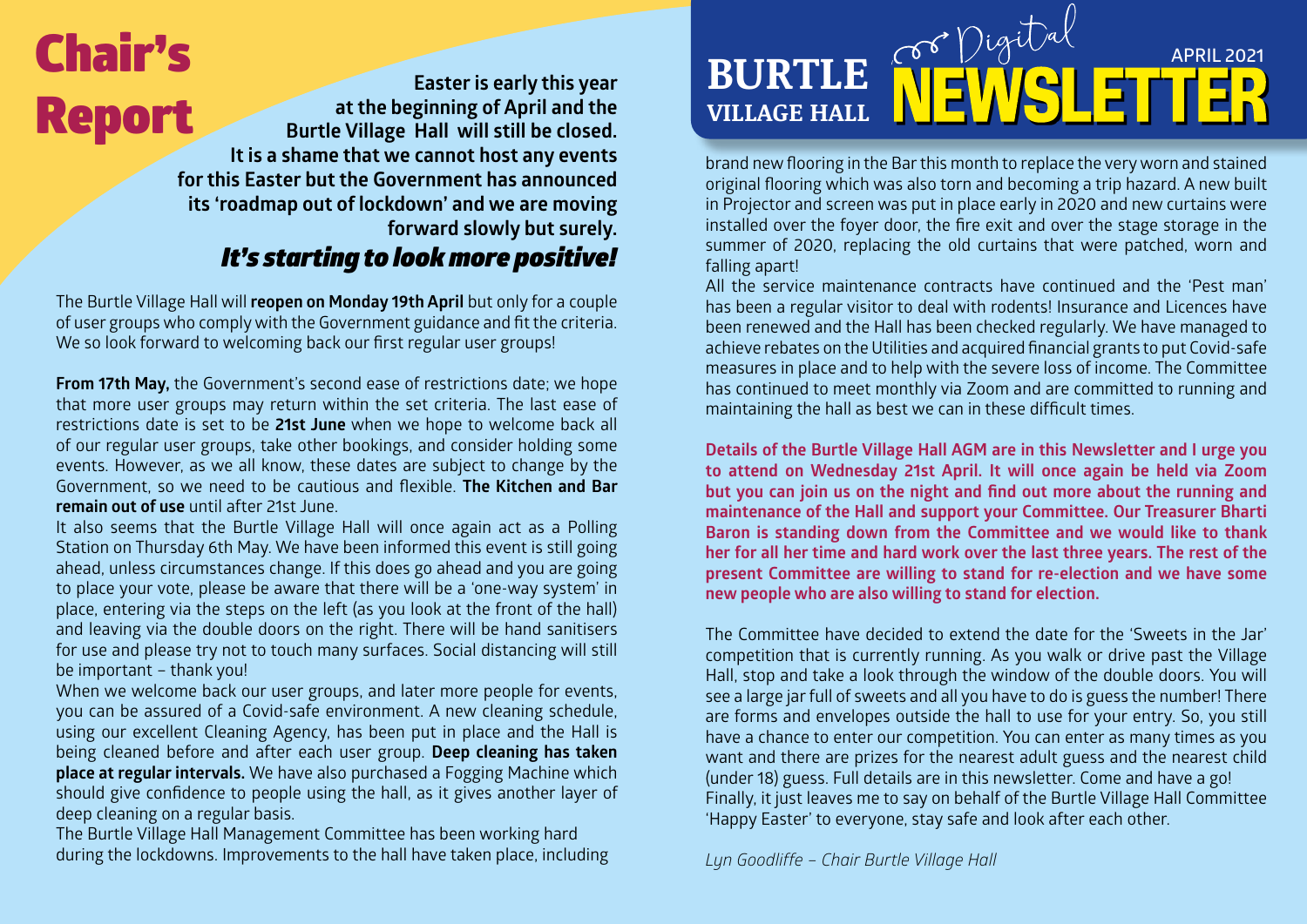# hug in a bag

#### *Zoom Zoom Zoom.*

Only a year ago we had never heard of the word but now we are using it weekly.

In Burtle we decided to hold a Saturday morning Zoom each week to bring together people who were having to self-isolate for health problems and were in danger of becoming very lonely and cut off. We called it Café Zoom, as it was a way of carrying on Café Burtle, which we all missed so much.

We have about 16 people who log on when they wish for 40 minutes of chat and in some cases, just to see someone. To begin with we would discuss where we might be able to get self-rising flour, which was in short supply or if someone needed a prescription picking up from the surgery.

It was suggested one Saturday morning that we could pick up on Catcott Village Association idea, to say thank you to NHS workers by giving them a "Hug in a Bag". We decided to open it up to all key workers who live in Burtle. NHS, Carers, Teachers, Lorry drivers, Post Office and shop workers.



Kala, who has a beauty salon in Bridgwater called Alak, sold us the bags with a few beauty products in them and we added a few more.

Body lotion, candle, face cream and we added scented t lights, bubble bath, face masks and Lindt chocolate. The idea was to be a pamper in a bag which we would all contribute towards.

We distributed the bags together with a hand written message of thanks for all they do by putting themselves and their families at risk every day. We really are very fortunate that these people are willing to be 'key workers 'who live in Burtle.

### Rosemary Tucker

**ZOOMO**<br>Burtle Village Hall AGM 2021

### **'GUESS HOW MANY SWEETS IN THE JAR?'**

 **CHILD = 50p per entry ADULT £1.00 per entry**

**Put onto an envelope: your NAME(S) - CONTACT DETAILS - DATE of your entry Incl your ENTRY FEE inside the envelope Post into the Village Hall Post Box (located on the front wall)**

#### **Post box will be emptied daily**  $\cdot$ **The hall has active 24 hour CCTV**

many times<br>as you wish!

Prizes:

Child (under 18)<br>**he iar of The jar of sweets! -**  Adult **- A bottle of Prosecco!**

> BURTLE VILLAGE HALL **COMPETITION** FOR ALL THE FAMILY

> > Enter as

- We will announce **one Child winner** & **one adult winner** at start of May.
- $\blacktriangleright$  The winner will be the one who has guessed the correct number of sweets - If no one gets the actual number it will go to the closest match
- $\blacktriangleright$  In the event of more than one person guessing the correct number - we will choose the person with the **earliest entry date** on their entry envelope.
- All money raised will be supporting **BURTLE VILLAGE HALL.**

The Burtle Village Hall AGM for 2021 **will take place on** Wednesday 21st April 2021

**@ 7pm via Zoom**

### **All members of the public are invited**  Contact Tash Bloor the Bookings Secretary at nattbehive@gmail.com

**to book your place and receive a link to the Zoom AGM meeting**